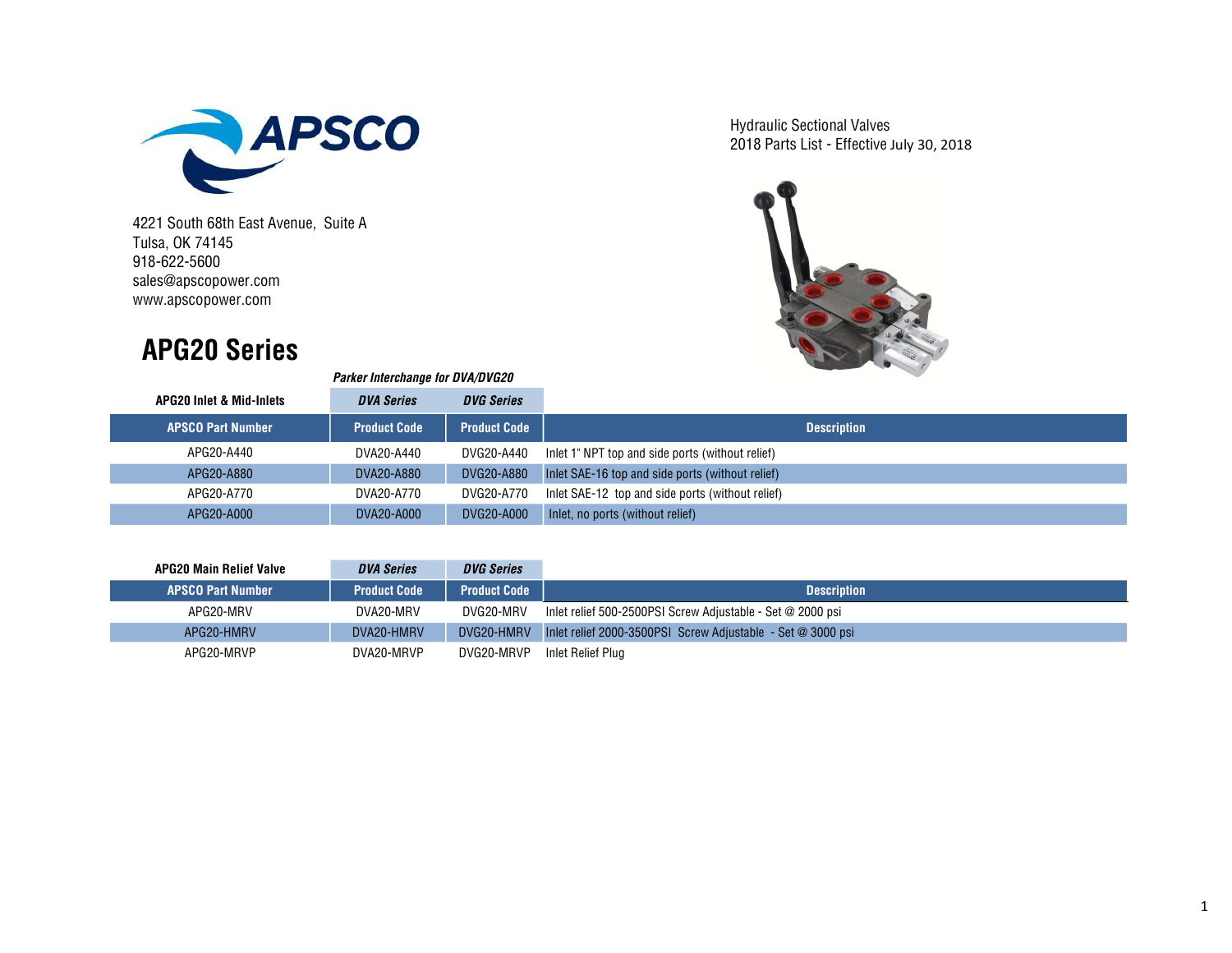| <b>APG20 Outlets</b>      | <b>DVA Series</b>   | <b>DVG Series</b>   |                                                |
|---------------------------|---------------------|---------------------|------------------------------------------------|
| <b>APSCO Part Number</b>  | <b>Product Code</b> | <b>Product Code</b> | <b>Description</b>                             |
| <b>Blind Hole Outlets</b> |                     |                     |                                                |
| APG20-TR00                | DVA20-TR00          | DVG20-TTR00         | Outlet, no ports                               |
| APG20-TR44                | DVA20-TR44          | <b>DVG20-TR44</b>   | Outlet, 1" NPT port top and end                |
| APG20-TR50                | DVA20-TR50          | DVG20-TR50          | Outlet 1-1/4" port at side only                |
| APG20-TR88                | DVA20-TR88          | <b>DVG20-TR88</b>   | Outlet, SAE-16 Ports top and end               |
| APG20-PB44                | DVA20-PB44          | DVG20-PB44          | Outlet, Power beyond, 1" NPT Ports             |
| APG20-PB80                | <b>DVA20-PB80</b>   | DVG20-PB80          | Outlet, Power beyond, SAE-16 End Ports         |
| APG20-PB08                | DVA20-PB08          | DVGA20-PB08         | Outlet, Power beyond, SAE-16 Top Ports         |
| APG20-PB88                | <b>DVA20-PB88</b>   | <b>DVG20-PB88</b>   | Outlet, Power beyond, SAE-16 Ports top and end |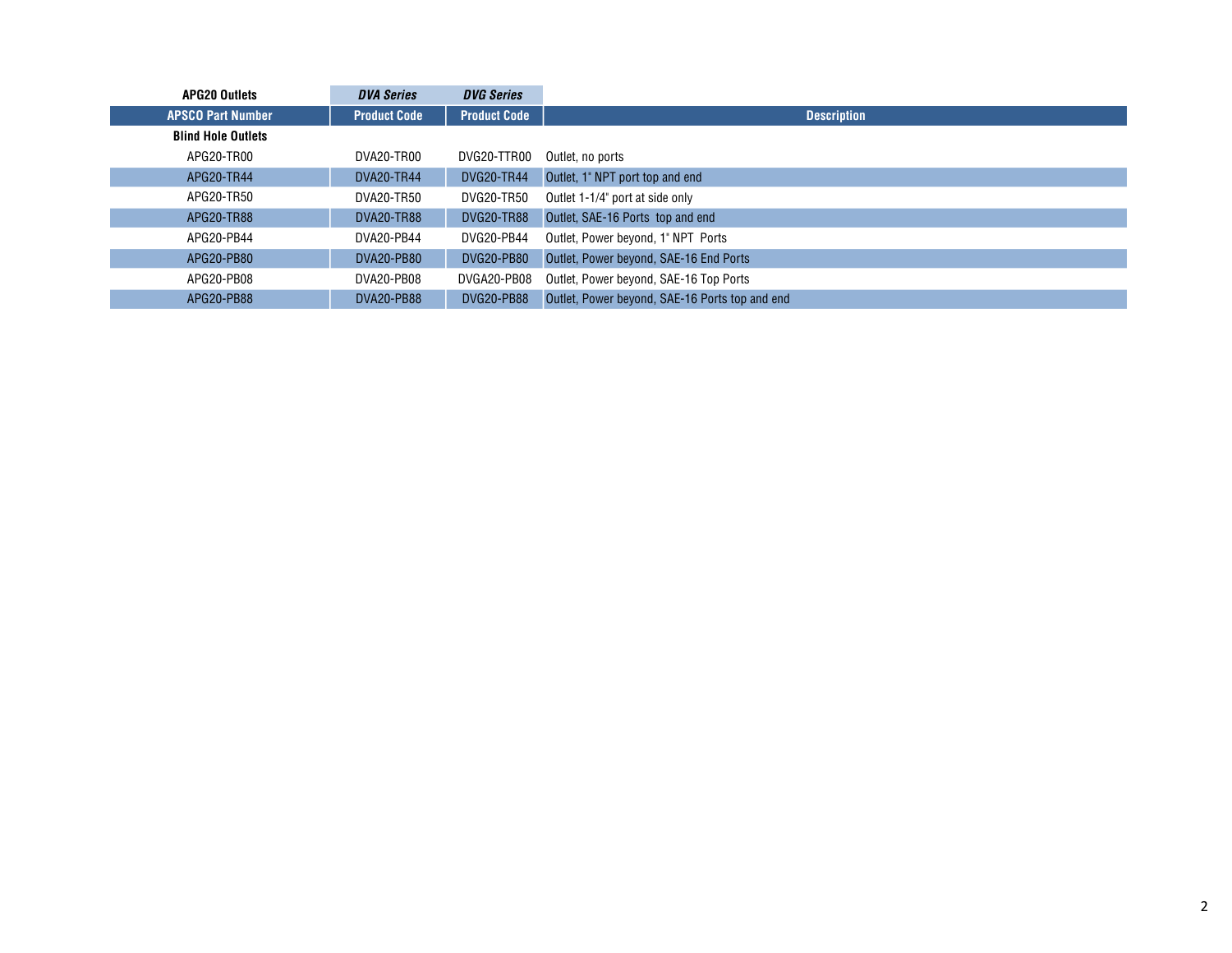| <b>APG20 Work Sections Lo-Boy</b> | <b>DVA Series</b>   | <b>DVG Series</b>   |                                                                                                  |
|-----------------------------------|---------------------|---------------------|--------------------------------------------------------------------------------------------------|
| <b>APSCO Part Number</b>          | <b>Product Code</b> | <b>Product Code</b> | <b>Description</b>                                                                               |
| AGP20-DA3                         | DVA20-DA3           | DVG20-DA3           | Double acting, cylinder spool, spring return, 3/4" NPT ports                                     |
| APG20-DA7                         | DVA20-DA7           | DVG20-DA7           | Double acting, cylinder spool, spring return, SAE-12 ports                                       |
| APG20-DB3                         | DVA20-DB3           | DVG20-DB3           | Double acting, cylinder spool, 3 pos detent, 3/4" NPT ports                                      |
| APG20-DB7                         | DVA20-DB7           | DVG20-DB7           | Double acting, cylinder spool, 3 pos detent, SAE-12 ports                                        |
| APG20-SA3                         | DVA20-SA3           | DVG20-SA3           | Single acting, cylinder spool, spring return, 3/4" NPT ports, B port only                        |
| APG20-SA7                         | DVA20-SA7           | DVG20-SA7           | Single acting, cylinder spool, spring return, SAE-12 ports, B port only                          |
| APG20-MA3                         | DVA20-MA3           | DVG20-MA3           | Double acting, motor spool, spring return, 3/4" NPT ports                                        |
| APG20-MA7                         | DVA20-MA7           | DVG20-MA7           | Double acting, motor spool, spring return, SAE-12 ports                                          |
| APG20-MB3                         | DVA20-MB3           | DVG20-MB3           | Double acting, motor spool, 3 pos detent, 3/4" NPT ports                                         |
| APG20-MB7                         | DVA20-MB7           | DVG20-MB7           | Double acting, motor spool, 3 pos detent, SAE-12 ports                                           |
| APG20-DX3                         | DVA20-DX3           | DVG20-DX3           | Double acting, cylinder spool, hydraulic pilot control, spring return, 3/4" NPT ports            |
| APG20-DX7                         | DVA20-DX7           | DVG20-DX7           | Double acting, cylinder spool, hydraulic pilot control, spring return, SAE-12 ports              |
| APG20-MX3                         | DVA20-MX3           | DVG20-MX3           | Double acting, motor spool, hydraulic pilot control, spring return, 3/4" NPT ports               |
| APG20-MX7                         | DVA20-MX7           | DVG20-MX7           | Double acting, motor spool, hydraulic pilot control, spring return, SAE-12 ports                 |
| APG20-DV3M                        | DVA20-DV3           | DVG20-DV3           | Double acting, cylinder spool, metering airshift, spring return, 3/4" NPT ports                  |
| APG20-DV3NM                       |                     |                     | Double acting, cylinder spool, non-metering airshift, spring return, 3/4" NPT ports              |
| APG20-DV7M                        | DVA20-DV7           | DVG20-DV7           | Double action, cylinder spool, metering airshift, spring return, SAE-12 ports                    |
| APG20-DV7NM                       |                     |                     | Double acting, cylinder spool, non-metering airshift, spring return, SAE-12 ports                |
| APG20-MV3M                        | DVA20-MV3           | DVG20-MV3           | Double acting, motor spool, metering airshift, spring return, 3/4" NPT ports                     |
| APG20-MV3NM                       |                     |                     | Double acting, motor spool, non-metering airshift, spring return, 3/4" NPT ports                 |
| APG20-MV7M                        | DVA20-MV7           | DVG20-MV7           | Double acting, motor spool, metering airshift, spring return, SAE-12 ports                       |
| APG20-MV7NM                       |                     |                     | Double acting, motor spool, non-metering airshift, spring return, SAE-12 ports                   |
| APG20-SV3M                        | DVA20-SV3           | <b>DVG20-SV3</b>    | Single acting, cylinder spool, metering airshift, spring return, 3/4 NPT ports - B port only     |
| APG20-SV3NM                       |                     |                     | Single acting, cylinder spool, non-metering airshift, spring return, 3/4 NPT ports - B port only |
| APG20-SV7M                        | DVA20-SV7           | <b>DVG20-SV7</b>    | Single acting, cylinder spool, metering airshift, spring return, SAE-12 ports - B port only      |
| APG20-SV7NM                       |                     |                     | Single acting, cylinder spool, non-metering airshift, spring return, SAE-12 ports - B port only  |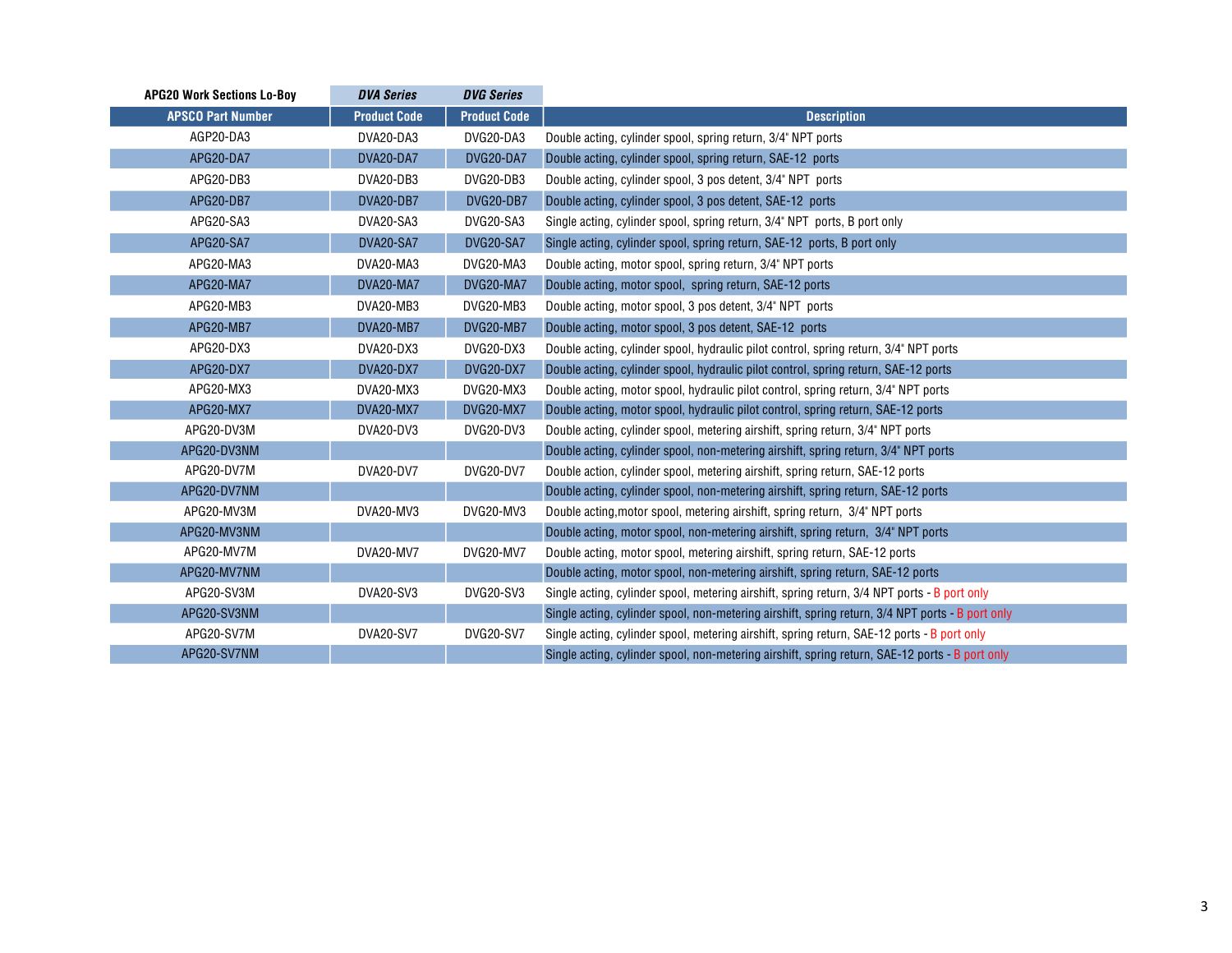| <b>APG20 Work Sections Hi-Boy</b> | <b>DVA Series</b>   | <b>DVG Series</b>   |                                                                                                                     |
|-----------------------------------|---------------------|---------------------|---------------------------------------------------------------------------------------------------------------------|
| <b>APSCO Part Number</b>          | <b>Product Code</b> | <b>Product Code</b> | <b>Description</b>                                                                                                  |
| APG20-HA355                       | DVA20-HA355         | DVG20-HA355         | Hi-BOY, Double acting, cylinder spool, spring return, 3/4" NPT ports, Plastic Plugged                               |
| APG20-HA755                       | DVA20-HA755         | DVG20-HA755         | Hi-BOY, Double acting, cylinder spool, spring return, SAE-12 ports, Plastic Plugged                                 |
| APG20-HB355                       | DVA20-HB355         | DVG20-HB355         | Hi-BOY, Double acting, cylidner spool, 3 pos detent, 3/4" NPT ports, Plastic Plugged                                |
| APG20-HB755                       | DVA20-HB755         | DVG20-HB755         | Hi-BOY, Double acting, cylinder spool, 3 pos detent, SAE-12 ports, Plastic Plugged                                  |
| APG20-JA305                       | DVA20-JA305         | DVG20-JA305         | Hi-BOY, Single acting, cylinder spool, spring return, 3/4" NPT, B port only, Plastic Plugged                        |
| APG20-JA705                       | DVA20-JA705         | DVG20-JA705         | Hi-BOY, Single acting, cylinder spool, spring return, SAE-12, B port only, Plastic Plugged                          |
| APG20-LA355                       | DVA20-LA355         | DVG20-LA355         | Hi-BOY, Double acting, motor spool, spring return, 3/4" NPT ports, Plastic Plugged                                  |
| APG20-LA755                       | DVA20-LA755         | <b>DVG20-LA755</b>  | Hi-BOY, Double acting, motor spool, spring return, SAE-12 ports, Plastic Plugged                                    |
| APG20-LB355                       | DVA20-LB355         | DVG20-LB355         | Hi-BOY, Double acting, motor spool, 3 position detent, 3/4" NPT ports, Plastic Plugged                              |
| APG20-LB755                       | DVA20-LB755         | DVG20-LB755         | Hi-BOY, Double acting, motor spool, 3 position detent, SAE-12 ports, Plastic Plugged                                |
| APG20-HX355                       | DVA20-HX355         | DVG20-HX355         | Hi-BOY, Double acting, cylinder spool, hydraulic pilot control, spring return, 3/4" NPT ports, Plastic Plugged      |
| APG20-HX755                       | DVA20-HX755         | DVG20-HX755         | Hi-BOY, Double action, cylinder spool, hydraulic pilot control, spring return, SAE-12 ports, Plastic Plugged        |
| APG20-LX355                       | DVA20-LX355         | DVG20-LX355         | Hi-BOY, Double acting, motor spool, hydraulic pilot control, spring return, 3/4" NPT ports, Plastic Plugged         |
| APG20-LX755                       | DVA20-LX755         | DVG20-LX755         | Hi-BOY, Double acting, motor spool, hydraulic pilot control, spring return, SAE-12 ports, Plastic Plugged           |
| APG20-HV355M                      | DVA20-HV355         | DVG20-HV355         | Hi-BOY, Double acting, cylinder spool, metering airshift, spring return, 3/4" NPT ports, Plastic Plugged            |
| APG20-HV355NM                     |                     |                     | Hi-BOY, Double acting, cylinder, non-metering airshift, spring return, 3/4" NPT ports, Plastic Plugged              |
| APG20-HV755M                      | DVA20-HV755         | DVG20-HV755         | Hi-BOY, Double acting, cylinder spool, metering airshift, spring return, SAE-12 ports, Plastic Plugged              |
| APG20-HV755NM                     |                     |                     | Hi-BOY, Double acting, cylinder spool, non-metering airshift, spring return, SAE-12 ports, Plastic Plugged          |
| APG20-LV355M                      | DVA20-LV355         | DVG20-LV355         | Hi-BOY, Double acting, motor spool, metering airshift, spring return, 3/4"NPT ports, Plastic Plugged                |
| APG20-LV355NM                     |                     |                     | Hi-BOY, Double acting motor spool, non-metering airshift, spring return 3/4"NPT ports, Plastic Plugged              |
| APG20-LV755M                      | DVA20-LV755         | DVG20-LV755         | Hi-BOY, Double acting, motor spool, metering airshift, spring return, SAE-12 ports, Plastic Plugged                 |
| APG20-LV755NM                     |                     |                     | Hi-BOY, Double acting, motor spool, non-metering airshift, spring return, SAE-12 ports, Plastic Plugged             |
| APG20-JV305M                      | DVA20-JV305         | DVG20-JV305         | Hi-BOY, Single acting, cylinder spool, metering airshift, spring return, 3/4" NPT, B port only, Plastic Plugged     |
| APG20-JV305NM                     |                     |                     | Hi-BOY, Single acting, cylinder spool, non-metering airshift, spring return, 3/4" NPT, B port only, Plastic Plugged |
| APG20-JV705M                      | DVA20-JV705         | DVG20-JV705         | Hi-BOY, Single acting, cylinder spool, metering airshift, spring return, SAE-12, B port only, Plastic Plugged       |
| APG20-JV705NM                     |                     |                     | Hi-BOY, Ssingle acting, cylinder spool, non-metering airshift, spring return, SAE-12,B port only, Plastic Plugged   |

| Port Relief Valves (APG20 & APG35) | <b>DVA Series</b>   | <b>DVG Series</b>   |                                                                                     |
|------------------------------------|---------------------|---------------------|-------------------------------------------------------------------------------------|
| <b>APSCO Part Number</b>           | <b>Product Code</b> | <b>Product Code</b> | <b>Description</b>                                                                  |
| APG-PRVAC                          | DV-PRVAC            |                     | Port Relief Valve with AC, screw adjustable 500-5000PSI (factory set 2500PSI@10GPM) |
| APG-PRVP                           | DV-PRVP             |                     | Work Port Relief Valve plug                                                         |